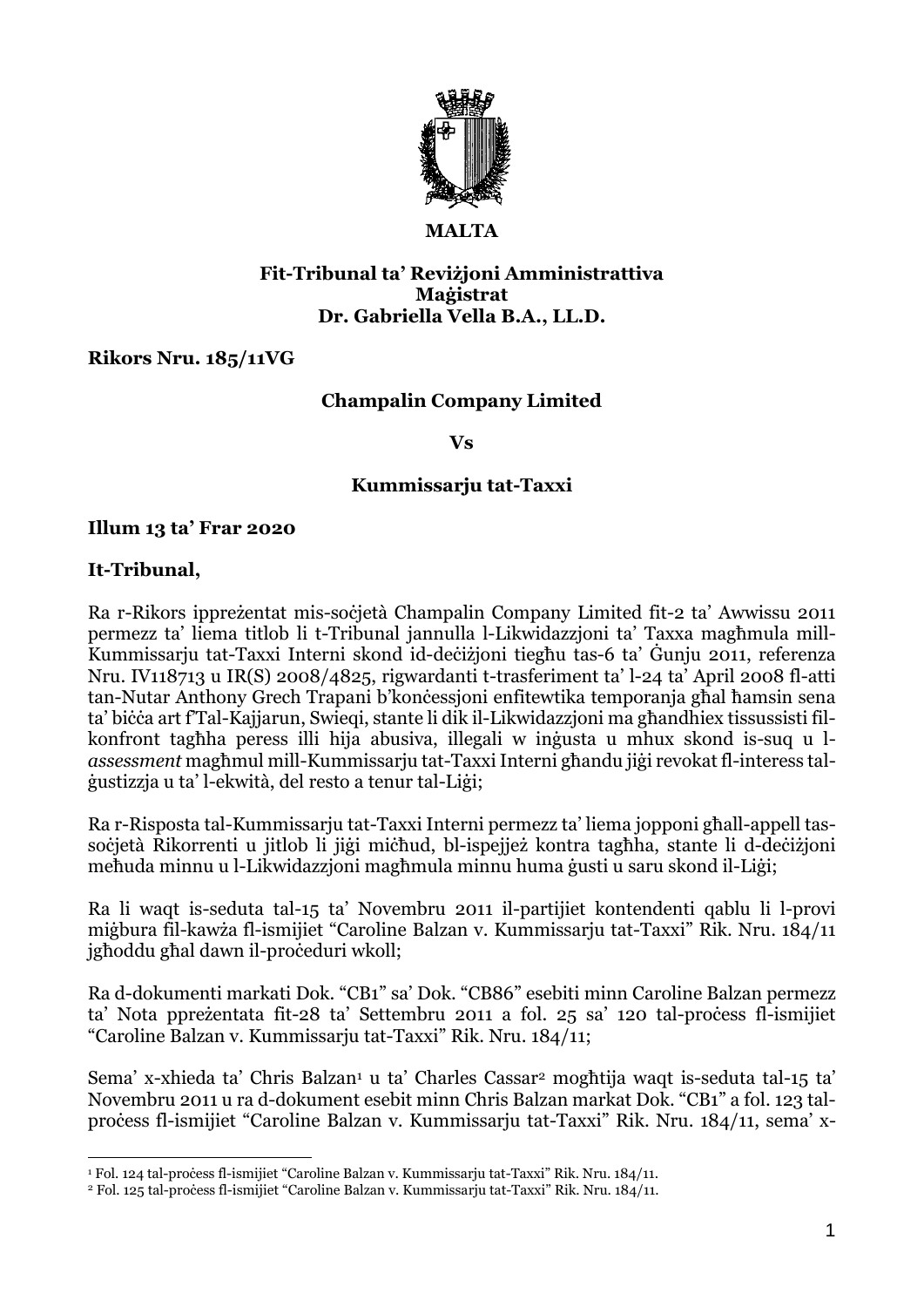xhieda ta' Ivan Portelli, rappreżentant tal-Kummissarju tat-Taxxi Interni, mogħtija waqt isseduti tat-28 ta' Mejju 2012<sup>3</sup> u tas-26 ta' Novembru 20124, ra d-dokument markat Dok. "DGT1" esebit mill-Kummissarju tat-Taxxi permezz ta' Nota ppreżentata fil-11 ta' Settembru 2012 a fol. 33 sa' 42 tal-proċess, sema' x-xhieda tal-Perit Anthony Galea mogħtija waqt isseduta tas-26 ta' Novembru 2012<sup>5</sup>, ra l-kuntratt ta' konċessjoni enfitewtika temporaneja flatti tan-Nutar Anthony Grech Trapani datat 24 ta' April 2008 a fol. 157 sa' 161 tal-process fl-ismijiet "Caroline Balzan v. Kummissarju tat-Taxxi" Rik. Nru. 184/11;

Ra li waqt is-seduta tal-15 ta' Novembru 2011 id-difensur tal-Kummissarju tat-Taxxi Interni ddikjarat li l-istess Kummissarju mhux qed jinsisti li jitressaq bħala xhud il-Perit David Vassallo għall-konferma tad-dokument Dok. "CB1" esebit minn Chris Balzan a fol. 123 talproċess fl-ismijiet "Caroline Balzan v. Kummissarju tat-Taxxi" Rik. Nru. 184/11;

Ra li b'Digriet mogħti fit-8 ta' Marzu 2012<sup>6</sup> it-Tribunal ordna li ssir korrezzjoni fir-Rikors promotur u kull fejn meħtieġ fl-atti fis-sens illi "Il-Kummissarju tat-Taxxi Interni" jiġi indikat bħala "Il-Kummissarju tat-Taxxi";

Ra r-Relazzjoni ta' l-Assistent tat-Tribunal il-Perit Elena Borg Costanzi a fol. 164 sa' 166 talproċess fl-ismijiet "Caroline Balzan v. Kummissarju tat-Taxxi" Rik. Nru. 184/11 u ra lmistoqsijiet in esekussjoni magħmula mill-partijiet kontendenti lill-Assistent tat-Tribunal il-Perit Elena Borg Costanzi u ra r-risposti ta' l-imsemmija Perit għal tali mistoqsijiet7;

Ra li b'Digriet mogħti fit-22 ta' Jannar 2015<sup>8</sup> it-Tribunal issosspenda l-prolazzjoni tassentenza sabiex l-Assistent tat-Tribunal il-Perit Elena Borg Costanzi tħejji rapport li fih tiddetermina ċ-ċens annwu u temporaneju tal-proprjetà mertu tal-proċeduri;

Ra r-Relazzjoni ulterjuri ta' l-Assistent tat-Tribunal il-Perit Elena Borg Costanzi a fol. 54 u 55 tal-process;

Ra li waqt is-seduta tad-9 ta' Marzu 2015<sup>9</sup> id-difensur tar-Rikorrenti ddikjara li f'dan listadju t-tieni stima ta' l-Assistent tat-Tribunal il-Perit Elena Borg Costanzi hija *ultra vires* stante li ġjaladarba l-ewwel stima kienet żbaljata u ġiet hekk dikjarata mill-atti, din ma tistax tiġi varjata stante li l-istima magħmula mid-Dipartiment ġia ma tikkumbaċjax ma' l-istima tal-Perit tat-Tribunal u għalhekk it-talbiet tal-Kummissarju tat-Taxxi ma jistgħux jiġu milqugħa abbażi ta' l-ewwel stima u lanqas tat-tieni stima. Ra r-Risposta tal-Kummissarju tat-Taxxi għal dawn is-sottomissjonijiet tar-Rikorrenti<sup>10</sup>;

Sema' t-trattazzjoni finali da parte tad-difensuri tal-partijiet kontendenti;

Ra l-atti kollha tal-kawża;

# **Ikkonsidra:**

<sup>3</sup> Fol. 130 sa' 135 tal-proċess fl-ismijiet "Caroline Balzan v. Kummissarju tat-Taxxi" Rik. Nru. 184/11 u fol. 30 u 31 talprocess.

<sup>4</sup> Fol. 152 sa' 154 tal-proċess fl-ismijiet "Caroline Balzan v. Kummissarju tat-Taxxi" Rik. Nru. 184/11.

<sup>5</sup> Fol. 147 sa' 151 tal-proċess fl-ismijiet "Caroline Balzan v. Kummissarju tat-Taxxi" Rik. Nru. 184/11.

<sup>6</sup> Fol. 127 tal-proċess fl-ismijiet "Caroline Balzan v. Kummissarju tat-Taxxi" Rik. Nru. 184/11.

<sup>7</sup> Fol. 168 sa' 172 tal-proċess fl-ismijiet "Caroline Balzan v. Kummissarju tat-Taxxi" Rik. Nru. 184/11.

<sup>&</sup>lt;sup>8</sup> Fol. 51 tal-process.

<sup>&</sup>lt;sup>9</sup> Fol. 52 u 53 tal-process.

<sup>10</sup> Fol. 186 u 187 tal-proċess fl-ismijiet "Caroline Balzan v. Kummissarju tat-Taxxi" Rik. Nru. 184/11.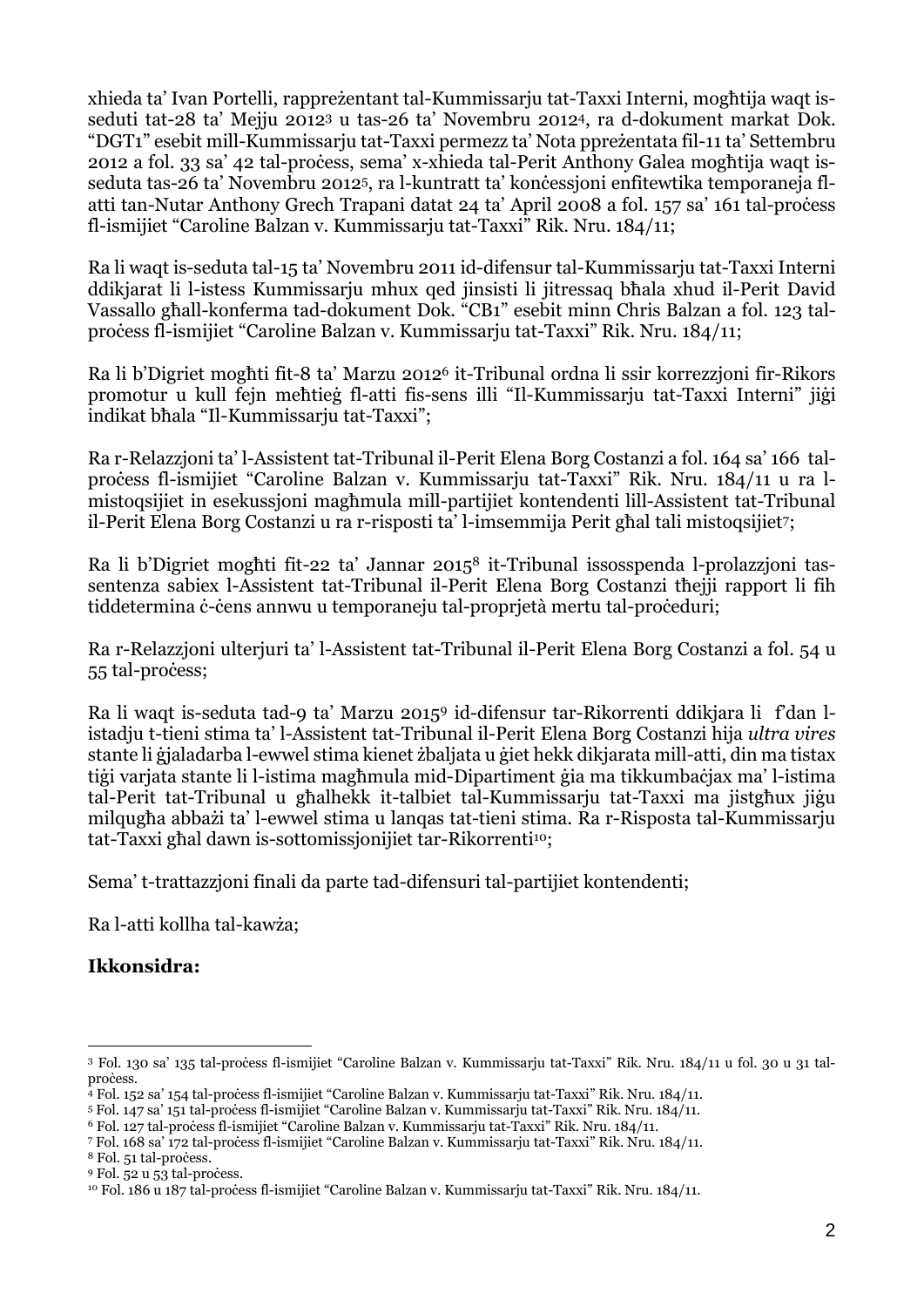In forza ta' kuntratt fl-atti tan-Nutar Anthony Grech Trapani datat 24 ta' April 2008<sup>11</sup>, issoċjetà Rikorrenti kkonċediet lil Caroline Balzan b'titolu ta' enfitewsi temporaneja għallperijodu ta' 50 sena dekoribbli mid-data ta' l-att *sit fabbrikabbli ta' forma triangolari* b'faccata fug Trig il-Majjistral ga trig gdida progettata bla isem fiz-zona tal-Madliena, *limiti tas-Swieqi, ġa l-limiti tal-Għargħur, formanti parti din il-plot mill-għalqa "Tal-*Kajjarun", kontrada "Ta' Stronka", fiż-żona l-Madliena, limiti tas-Swieqi, ga fil-limiti tal-Gharghur, tal-kejl superficjali din il-plot ta' cirka disa mija erba' u erbghin punt żero *tmienja metri kwadri (944.08m2) ġa mitejn u ħmistax qasab kwadri (215q2), mill-liema* kejl il-parti kostruwibbli għandha kejl superficiali ta' cirka sitt mija disa' u erbaħin punt *tmienja tmienja metri kwadri(649.88m2) ġa mija tmienja u erbgħin qasba kwadra (148q2) filwaqt li l-arja rimanenti hija destinata għat-triq u l-front garden,* verso ċ-ċens annwu u temporaneju ta' €2,330.

Mill-provi prodotti jirriżulta li meta din il-konċessjoni ġiet komunikata lill-Kummissarju tat-Taxxi Interni, il-Kummissarju inkariga lill-Perit Anthony Galea sabiex jagħtih stima talvalur reali tal-proprjetà fiż-żmien tat-trasferiment. L-istima mogħtija mill-Perit Anthony Galea kienet waħda *best of judgement* għall-valur ta' €690,00012. A bażi ta' tali stima l-Kummissarju tat-Taxxi Interni ħareġ Likwidazzjoni ta' Taxxa fil-konfront tas-soċjetà Rikorrenti permezz ta' liema talabha tħallas taxxa addizzjonali dovuta in konnessjoni ma' tali konċessioni a bażi ta' ċens annwu u temporaneju determinat ta' €34,500. Is-soċjetà Rikorrenti oġġezzjonat għal din il-Likwidazzjoni ta' Taxxa permezz ta' ittra datata 4 ta' Settembru 2008 fejn Charles Cassar, Direttur ta' l-imsemmija soċjetà, ippremetta li: *bil*preżenti nixtieg ninfurmak li dan il-plot tajtu tifla tiegħi Caroline li hija miżżewga lil Chris Balzan li tajtula għal żmien li jagħlag għal ħamsin sena temporaneju li fil-fatt jerġa' jaga' *tiegħi u tifla diġa għandha share fil-kumpanija*13. Wara l-oġġezzjoni tas-soċjetà Rikorrenti l-Perit Galea aċċeda fil-proprjetà in kwistjoni u ta valur ta' €490,000 bħala l-valur reali ta' l-imsemmija proprjetà fiż-żmien tat-trasferiment. A bażi ta' tali stima l-Kummissarju tat-TaxxiInterni għadda għas-segwenti deċiżjoni: *at objection stage, reference was again made to the departmental engineer who, after taking into consideration objection of transferee, revised his original valuation to €24,500. Therefore the Commissioner directs that the claim is to be revised on the basis of the difference in values between the latter value and the price declared. On the other hand, transferee failed to produce any evidence to show that the value declared in the deed is correct. Under the circumstances, the Commissioner sees no valid reason for discarding the advice obtained by him and confirms his assessment in that respect. As regards additional duty, this was imposed in terms of article 52(4) of the Duty on Documents and Transfers Act (Cap. 364), whereby the transferee shall be liable to pay an additional duty equal to the amount of estimated duty as determined by the Commissioner. The amount of additional duty properly chargeable in this case was €19,260. However, following the revision as directed in the preceding minute, the Commissioner directs that the amount of additional duty should be proportionally reduced to €13,260. Otherwise the Commissioner sees no valid reason to remit or reduce further the additional duty incurred. Wherefore, the Commissioner, does not see any valid reason to cancel the assessment in question as desired by transferee and, in accordance with the provisions of article 56(3) of the Duty on Documents and Transfers Act (Cap. 364) he does hereby determine the additional duty payable by Champalin Co. Ltd. in respect of the aforesaid transfer to be €13,260 and €13,260 respectively, for a total amount payable of €13,26014.*

<sup>11</sup> Fol. 157 sa' 161 tal-proċess fl-ismijiet "Caroline Balzan v. Kummissarju tat-Taxxi" Rik. Nru. 184/11.

<sup>12</sup> Vide xhieda mogħtija mill-Perit Anthony Galea waqt is-seduta tas-26 ta' Novembru 2012, fol. 147 sa' 154 tal-proċess flismijiet "Caroline Balzan v. Kummissarju tat-Taxxi" Rik. Nru. 184/11.

<sup>&</sup>lt;sup>13</sup> Fol. 38 tal-process.

<sup>&</sup>lt;sup>14</sup> Dečižjoni datata 6 ta' Ġunju 2011, fol. 35 u 36 tal-process.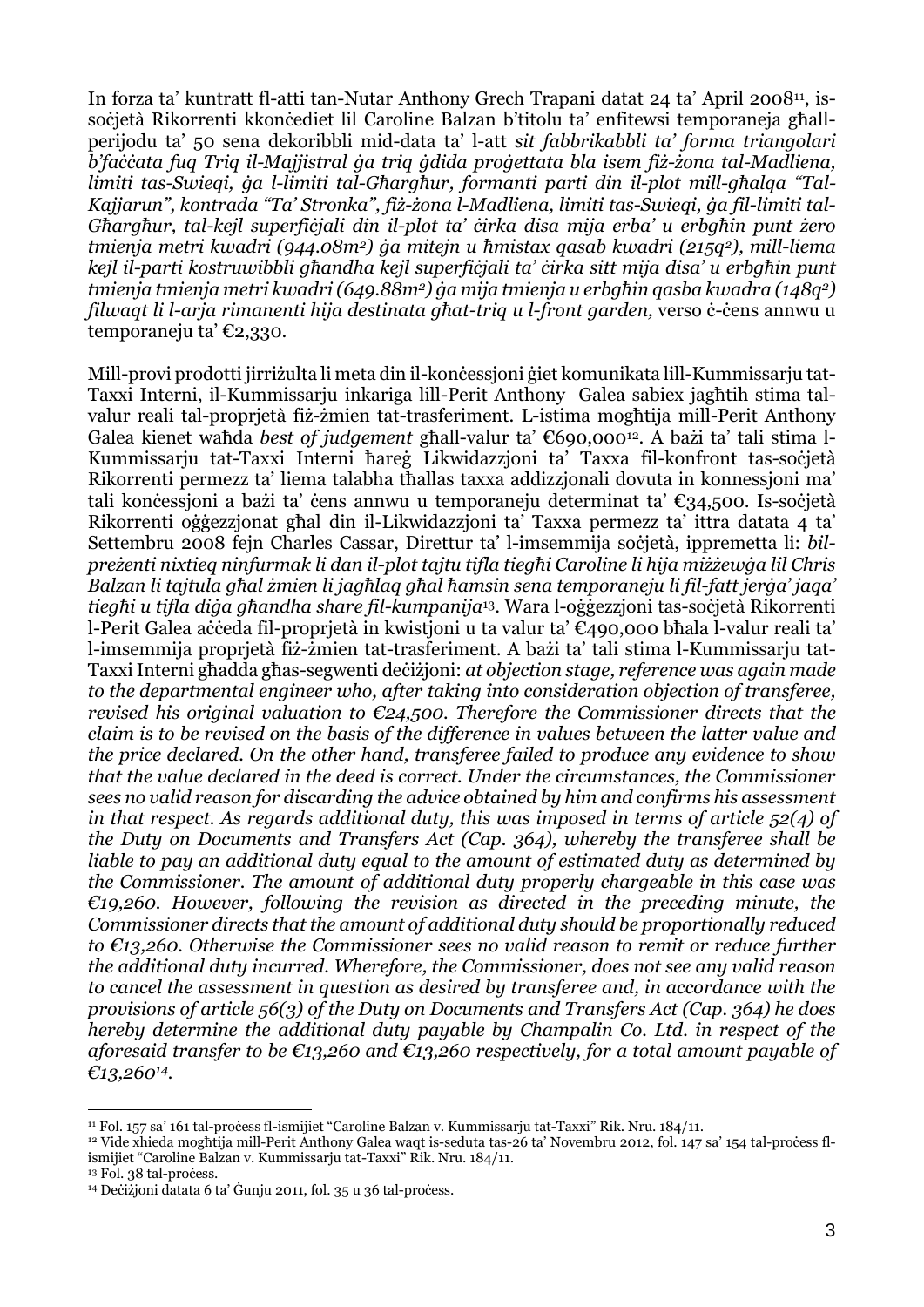In segwitu għal tali deċiżjoni l-Kummissarju tat-Taxxi Interni ħareġ Likwidazzjoni ta' Taxxa bil-Kont Nru. IV118713 datata 12 ta' Lulju 2011<sup>15</sup> fil-konfront tas-soċjetà Rikorrenti permezz ta' liema talabha tħallas is-somma ta' €13,260 bħala mat-taxxa addizzjonali in konnessjoni mat-trasferiment ta' l-art in kwistjoni. Is-soċjetà Rikorrenti ħassitha aggravata bid-deċiżjoni tal-Kummissarju tat-Taxxi Interni datata 6 ta' Ġunju 2011 u bil-ħruġ ta' din il-Likwidazzjoni ta' Taxxa fil-konfront tagħha w interponiet appell minnhom għal quddiem dan it-Tribunal. Hija titlob li l-imsemmija deċiżjoni u konsegwenti Likwidazzjoni ta' Taxxa bil-Kont Nru. IV118713 jiġu annullati u revokati stante li huma abbusivi, illegali w inġusti u mhux skond is-suq.

Is-soċjetà Rikorrenti tibbaża l-appell tagħha mid-deċiżjoni tal-Kummissarju tat-Taxxi Interni datata 6 ta' Ġunju 2011 u mill-konsegwenti Likwidazzjoni ta' Taxxa bil-Kont Nru. IV118713 fuq is-segwenti aggravji:

- · Illi l-proprietà in kwistioni li giet trasferita bil-kuntratt ta' l-24 ta' April 2008, fl-atti tan-*Nutar Anthony Grech Trapani, m'hijiex kuntratt ta' bejgħ imma kuntratt ta' enfitewsi temporanja għal perijodu ta' 50 sena;*
- *• Illi d-direttarju temporaneju baqa' l-persuna li trasferit l-art lill-mittenti ossia Champalin Company Limited;*
- *• Illi l-proprjetà libera u franka qatt ma tista' ssir proprjetà ta' Caroline Balzan imma hija għandha l-obbligu biex tagħmel benefikati fuq l-istess art a benefiċċju ta' Champalin Company Limited, liema benefikati jintilfu favur l-istess padrun dirett;*
- *• Illi Caroline Balzan in effetti kellha tagħmel benefikati fuq l-istess art ta' €116,468.67 meta effettivament hija għamlet benefikati skond riċevuti ta' ċirka €500,000;*
- · Illi terz ta' l-art biss hija żviluppabbli kif jirriżulta mill-permess tal-MEPA, li fuqha tista' *tibni semi-detached;*
- *• Illi dawn il-benefikati saru a benefiċċju ta' Champalin Company Limited għax hija qatt ma tista' ssir proprjetarja ta' l-istess art u/jew benefikati mibnija fuq l-istess art stante* illi skond il-Liġi, l-iktar dritt li talvolta jista' jkollha Caroline Balzan jekk jissussistu illi l*kundizzjonijiet stabbiliti fil-Liġi huwa ta' inkwilinat però dan huwa wkoll vjetat minħabba d-disposizzjonijiet ta' l-Artikolu 16 tal-Kap.158 tal-Liġijiet ta' Malta li jistipula illi d-disposizzjoni ta' l-Artikolu 12 tal-Kap. 158 tal-Liġijiet ta' Malta m'għandhomx* japplikaw ghal kuntratt ta' enfitewsi temporanja li jsir fl-1 ta' Gunju 1995 jew wara dik *id-data;*
- *• Illi għalhekk ma tistax lanqas tgawdi minn titolu ta' inkwilinat u għalhekk il-proprjetà in kwistjoni tirriverti totalment f'idejn is-soċjetà Champalin Company Limited;*
- *• Illi hawnhekk dan it-Tribunal għandu japprezza dak riportat fil-kawżi quddiem il-Qrati* nostrani u cioè fil-kawża fl-ismijiet Galea Testaferrata et v. Prim' Ministru deciża fit-3 *ta' Ottubru 2000 (Rikors 348/91), fejn għalkemm din il-kawża kienet tittratta fuq ċens perpetwu, dik is-sentenza kif diversament preseduta sabet favur ir-rikorrenti u kkonkludiet li l-liġi kienet waħda anti-kostituzzjonali u dan billi dak stipulat mill-Kap. 158 jammonta għal teħid forzuz tal-proprjetà tal-padrun dirett għal liema teħid ma hemmx maħsub kumpens ġust u xieraq; …*
- *• Illi wieħed forsi jasal sabiex jifhem li l-indħil fil-proprjetà tal-privat jista' jkun* ragonevolment gustifikat meta dan ikun għal skop pubbliku, iżda huwa illogiku w inaccettabbli li wiehed jasal sabiex jippretendi li enfitewta li b'ebda mod ma ghandha bżonn protezzjoni ta' servizzi socjali arbitrarjament tithalla tiehu l-proprjetà ta' terzi bliskuża ta' ligi li l-aħan tagħha se mai kien li jipproteģi lil min għandu bżonn. Anke kieku wieħed kellu jaċċetta li l-ligi fiha infisha hija raġonevolment ġustifikata bi skop pubbliku li jigu protetti enfitewti li qegħdin fil-bżonn, però l-esponenti ma jistgħux ma jagħmlux

<sup>&</sup>lt;sup>15</sup> Fol. 37 tal-process.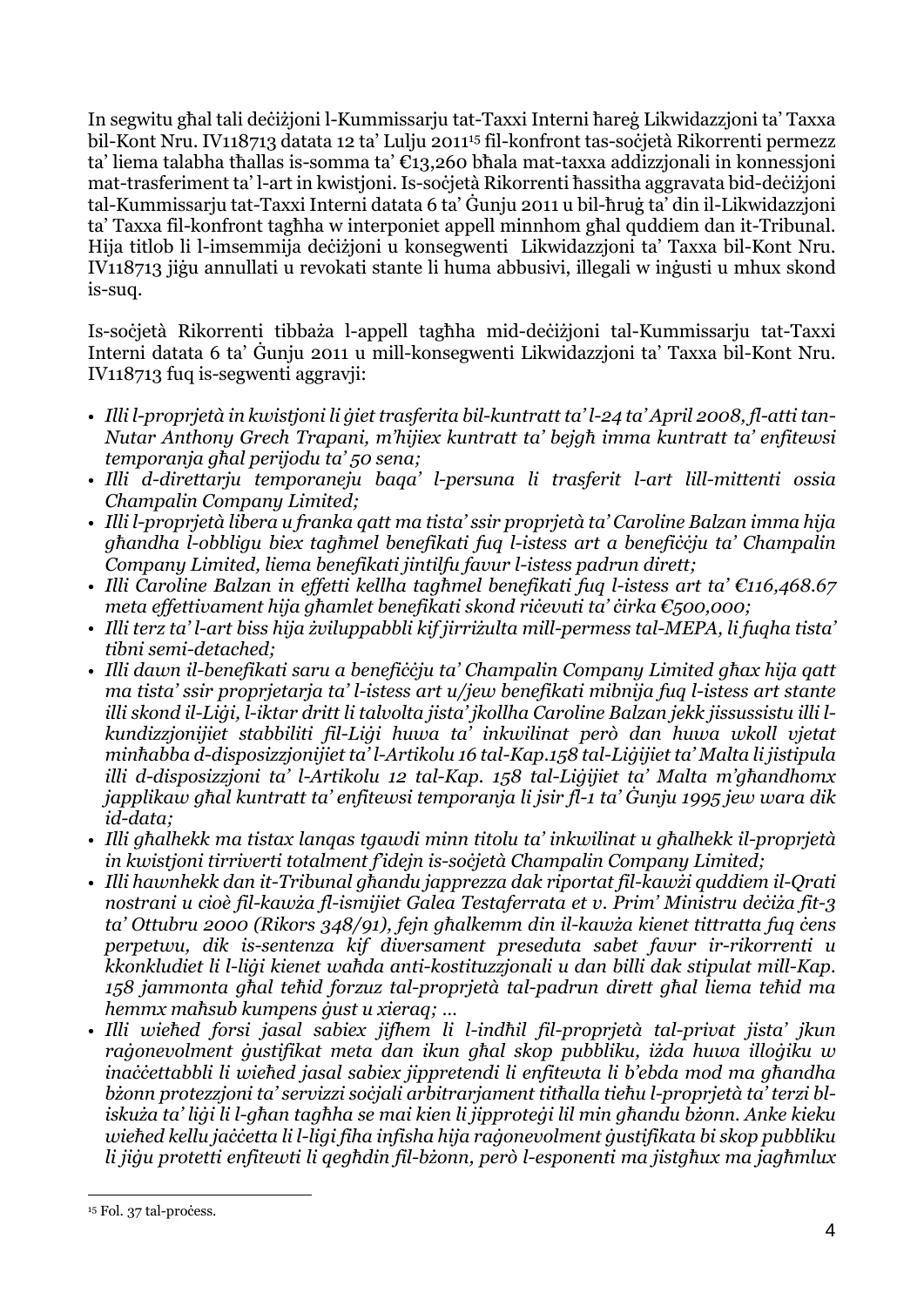riferenza aħall-każijiet aja deciżi mill-Oorti Ewropea fir-riaward ta' indħil fil-proprietà tal-privat mill-Istat Malti bhal kazijiet ta' Ghigo v. Malta, ta' Amato Gauci v. Malta. L*esponenti jinnutaw illi dik il-Qorti stess indikat li l-Istat ma jistax jippretendi li l-privat* ikun karitattuz ma' individwi oħra billi jċedi l-proprjetà tiegħu lil terzi, iżda l-obbligu ta' *akkomodazzjoni soċjali huwa fuq l-Istat u mhux fuq il-privat. Wieħed forsi jasal biex jifhem li familja fil-bżonn għandha tiġi mejjuna, mill-Istat (kif tippretendi l-Qorti Ewropea) u forsi anke mill-individwu privat bħala membru f'soċjetà, iżda l-esponenti* fdan il-kaz geghdin jigu pretizi li jcedu l-proprjetà taghhom lil persuni li b'ebda mod ma *għandhom bżonn xi karità jew protezzjoni; …*

- Illi għalhekk huwa stabbilit fil-Ligi illi anki kieku l-mittenti kellha xi dritt biex tirriverti l-koncessjoni enfitewtika temporanja fwahda perpetwa, haga li m'ghandhiex, dawn l*artikoli tal-Liġi u senjatament l-artikoli 12(4), 12(5) u 12(6) tal-Kap. 158 jivvjolaw iddrittijiet fondamentali ta' l-atturi fejn l-atturi jagħmlu referenza u jiġbdu l-attenzjoni ta'* din l-Onorabbli Qorti ghal dak enuncjat fil-kawża deciża 'res judicata' moghtija mill-*Onor. Imħallef Raymond C. Pace fl-ismijiet Paola sive Pawlina Vassallo v. Maria Dalli, mogħtija mill-Prim' Awla tal-Qorti Ċivili nhar it-30 ta' Ottubru 2008 (Citaz. 938/2007)…;*
- *• Illi fiċ-ċirkostanzi ġialadarba dan mhux bejgħ imma konċessjoni enfitewtika temporanja, bil-limitazzjonijiet kollha fuq imsemmija, il-Kummissarju tat-Taxxi Interni ma kellux raġuni biex jivvaluta l-art bil-prezz li huwa ivvalutaha, stante illi fiċ*cirkostanzi l-intimata kienet obbligata li tagħmel benefikati fug l-art li wara li għalag il*perijodu ta' ħamsin sena, dawn kienu ser jiġu gawduti minn Champalin Company Limited u mhux minnha;*
- · Illi għalhekk wara l-perijodu ta' ħamsin sena, hija bla dubbju kien ħa jkollha telf u mhux *apprezzament fil-proprjetà tagħha u fl-assi patrimonjali tagħha;*
- *• Illi għalhekk id-deċiżjoni tal-Kummissarju tat-Taxxi Interni għandha tiġi revokata stante illi hija qed titħallas b'ċens annwu u temporanju tas-suq, konsidrat ukoll ilbenefikati li hija per forza kellha tagħmel fuq l-art in kwistjoni biex tgawdi l-art li hija akkwistat mingħand is-soċjetà mittenti huma ta' valur sostanzjali li jnaqqsu mill-valur intrinsiku taċ-ċens li talvolta jista' jiġi imponut fuq l-art;*
- Min hi dik il-persuna ta' moħħha san li ser tieħu biċċa art b'ċens ta' €34,500 fis-sena *meta hija tkun nefqet biex tibni din l-istess art €500,000 wara liema perijodu lbenefikati kollha jispiċċaw f'idejn Champalin Limited? Huwa bla dubju garantit li ma* ssib l-ebda persuna ta' moħħha san li tagħmel dan it-tip ta' negozju, kif jippretendi l-*Kummissarju tat-Taxxi Interni;*
- Illi mid-dritt Ruman l-istitut ta' l-enfitewsi gie stabbilit biex precizament wiehed ihallas *canone raġonevoli biex il-persuna li tkun ħadet dik l-art jiżviluppa u jgawdiha għal perijodu miftiehem, wara liema perijodu terġa taqa' f'idejn id-direttarju;*
- · Illi b'dak li qed jipprova jeżigi l-Kummissarju tat-Taxxi Interni, huwa li qed jikkonsidra *din l-art qisha ġiet mogħtija b'ċens perpetwu lir-Rikorrenti meta effettivament din ġiet* moghtija b'čens temporanju ghal perijodu ta' hamsin sena biss, liema perijodu ma jistax jiggedded u li tieghu r-rikorrenti langas tista' tgawdi l-istess proprjetà taht titolu ta' *inkwilinat;*
- *• Illi għalhekk il-mittenti tħossha aggravata bil-likwidazzjoni tal-Kummissarju tat-Taxxi* Interni u għalhekk ma għandhiex tħallas l-ammont ta' taxxa u penali kif stabbilit millistess Kummissarju li għandu l-assessment tiegħu jiġi revokat u dak li hemm imniżżel fil*kuntratt ta' trasferiment ta' l-24 ta' April 2008, fl-atti tan-Nutar Dr. Anthony Grech Trapani, huwa ġust u reali, meħud kont il-fatt illi l-proprjetà in kwistjoni tirriverti lura* fidein is-società venditrici u l-benefikati li hija trid taghmel fug l-istess art<sup>16</sup>.

<sup>&</sup>lt;sup>16</sup> Rikors Promotur a fol. 1 sa' 8 tal-process.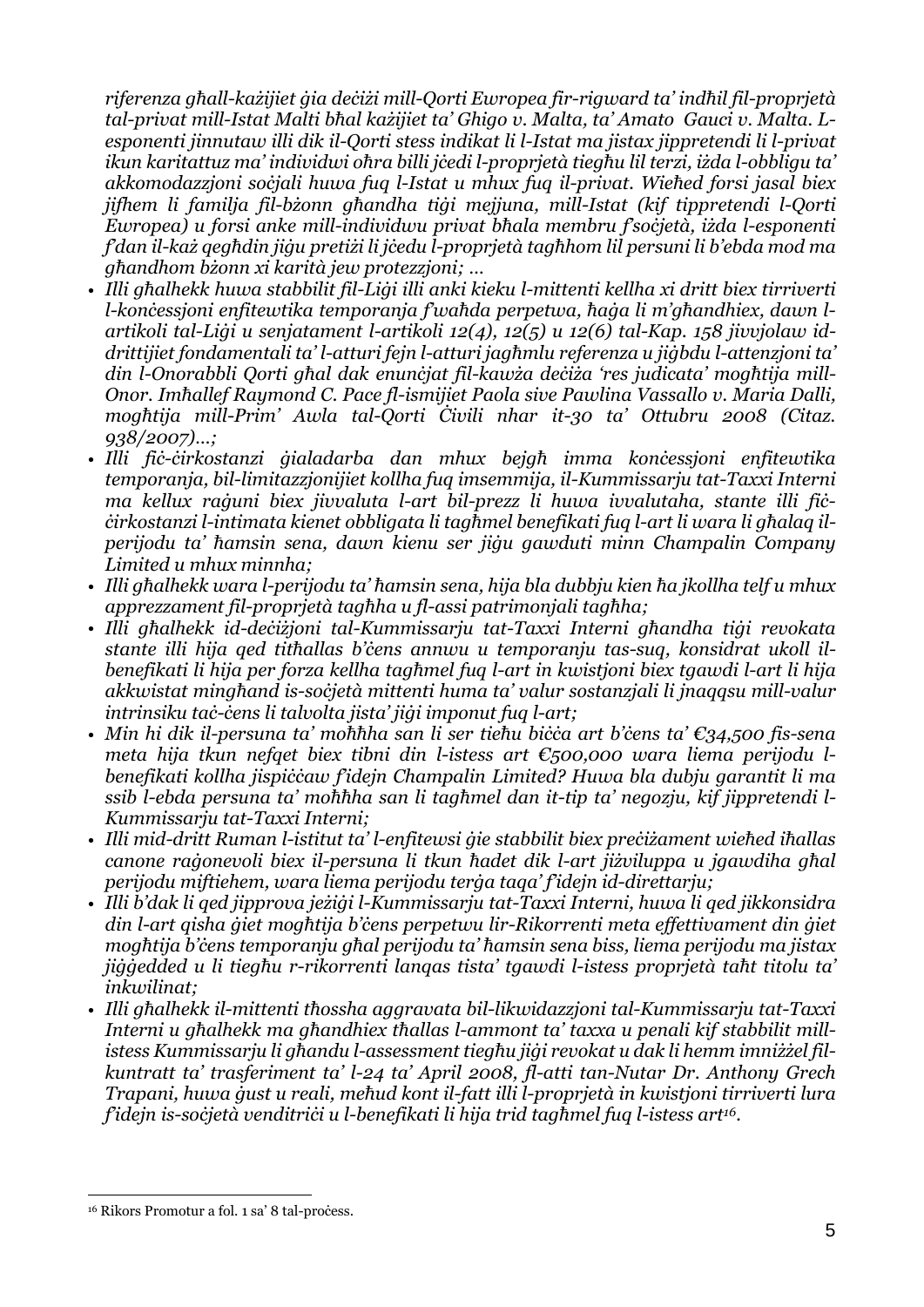Il-Kummissarju tat-Taxxi Interni, illum Kummissarju tat-Taxxi, jopponi għall-appell tassoċjetà Rikorrenti mid-deċiżjoni tiegħu datata 6 ta' Ġunju 2011 u mill-konsegwenti Likwidazzjoni ta' Taxxa bil-Kont Nru. IV118713 u jitlob li l-istess jiġi miċħud stante li ddeċiżjoni meħuda minnu u l-Likwidazzjoni magħmula minnu huma ġusti u saru skond il-Liġi.

Minn eżami tal-provi prodotti jirriżulta li l-Kummissarju tat-Taxxi Interni iddetermina lvalur reali taċ-cens annwu u temporaneju dovut għall-koncessioni mertu ta' dawn ilproċeduri fiż-żmien tat-trasferiment, ossia l-valur ta' €24,50017, a bażi tal-valur ta' €490,000 mogħti mill-Perit Anthony Galea18. Mix-xhieda tal-Perit Anthony Galea<sup>19</sup> però jirriżulta li l-valur ta' €490,000 mogħti minnu huwa għal proprjetà *freehold* peress illi millinformazzjoni li kellu għall-fini ta' l-inkarigu mogħti lilu mill-Kummissarju tat-Taxxi Interni ma kienx jirriżulta li l-art mertu ta' dawn il-proċeduri kienet qed tiġi konċessa b'titolu ta' ċens temporaneju għall-perijodu ta' ħamsin sena dekoribbli mill-24 ta' April 2008. Mistoqsi mit-Tribunal *kemm-il darba kont tiġi infurmat biċ-ċens u fil-fatt ikkonferma li kien hemm* tali cens, il-prezz kien jongos? il-Perit Galea bla ezitazzioni ta' xejn wiegeb iva kien jongos ... Ghal hamsin sena la hu ftit u langas hu hafna, jiàifieri jorhos imma mhux ser jorhos, kif *ġia għedt qabel mhux ħa jorħos bin-nofs20*.

Fid-dawl tal-fatt li l-istima tal-Kummissarju tat-Taxxi Interni, illum Kummissarju tat-Taxxi, taċ-ċens annwu u temporaneju dovut għall-konċessjoni in ezami, hija hekk ibbażata fuq stima ta' proprietà *freehold* u mhux fuq stima ta' proprietà konċessa b'titolu ta' enfitewsi temporaneja għall-perijodu ta' ħamsin sena dekoribbli mid-data tal-konċessjoni, ma jistax għajr li jirriżulta li dik l-istima determinata mill-Kummissarju u l-konsegwenti Likwidazzjoni ta' Taxxa minnu maħruġa fil-konfront tas-soċjetà Rikorrenti huma eċċessivi. Konferma ta' l-eċċessività ta' l-istima tal-Kummissarju tat-Taxxi Interni u tal-konsegwenti Likwidazzjoni ta' Taxxa maħruġa minnu fil-konfront tar-Rikorrenti tirriżulta mir-Relazzjoni ta' l-Assistent tat-Tribunal il-Perit Elena Borg Costanzi a fol. 164 sa' 166 tal-process flismijiet "Caroline Balzan v. Kummissarju tat-Taxxi" Rik. Nru. 184/11 u mir-Relazzjoni ulterjuri tagħha a fol. 54 u 55 tal-process.

Fit-18 ta' April 2013 l-Assistent tat-Tribunal il-Perit Elena Borg Costanzi ippreżentat Relazzjoni fejn ikkonstatat u kkonkludiet is-segwenti: *it-Tribunal apponta l-esponenti biex* taghti l-valur tat-trasferiment b'enfitewsi temporanja ghal perijodu ta' hamsin sena ghall*porzjoni ta' art il-Madliena, illi għandha kejl ta' madwar 944.08 metru kwadru u sar* access fid-19 ta' Dicembru 2012. Illi prezenti ghall-access kien hemm Caroline Balzan u Chris Balzan kif ukoll Charles Cassar għas-soċjetà Rikorrenti. Ma kien preżenti ħadd għallintimat. Illi l-kuntratt sar fl-24 ta' April 2008 u l-esponenti għandha tagħti valur reali tat*trasferiment għal dak il-perijodu. Illi l-fond jikkonsisti f'biċċa art fabbrikabbli bejn Triq* Esprit Balzan u Triq il-Veduta go żona maghrufa bhala Triq il-Majjistral, Ta' Stronka, il-*Madliena. Illi skond il-Pjan Lokali tal-MEPA wieħed jista' jibni semi-detached villa b'ċertu restrizzjonijiet bħalma ġew imposti u trattati fil-permess tal-fond stess b'referenza PA4434.07. Illum tletin fil-mija ta' l-arja hija mibnija. Dan huwa l-massimu illi jista' jinbena skond ir-regolamenti tal-MEPA. L-esponenti kkunsidrat il-provi u x-xhieda fil*process, hadet in konsiderazzioni d-dags ta' l-art u l-forma triangolari taghha, kif ukoll ilfatt illi l-art biss inghatat b'koncessioni enfitewtika temporaneja ghal hamsin sena, versu *ċ-ċens annwu u temporanju ta' Ewro 2,330 fis-sena pagabbli kull sitt xhur bil-quddiem bl-*

<sup>&</sup>lt;sup>17</sup> Vide para. 4 tad-deċiżjoni datata 6 ta' Ġunju 2011, fol. 35 tal-proċess.

 $18 \text{ } \text{£}490,000 \div 20 = \text{£}24,500.$ 

<sup>&</sup>lt;sup>19</sup> Xhieda mogħtija waqt is-seduta tas-26 ta' Novembru 2012, fol. 147 sa' 154 tal-proċess fl-ismijiet "Caroline Balzan v. Kummissarju tat-Taxxi" Rik. Nru. 184/11.

<sup>20</sup> Fol. 150 u 151 tal-proċess fl-ismijiet "Caroline Balzan v. Kummissarju tat-Taxxi" Rik. Nru. 184/11.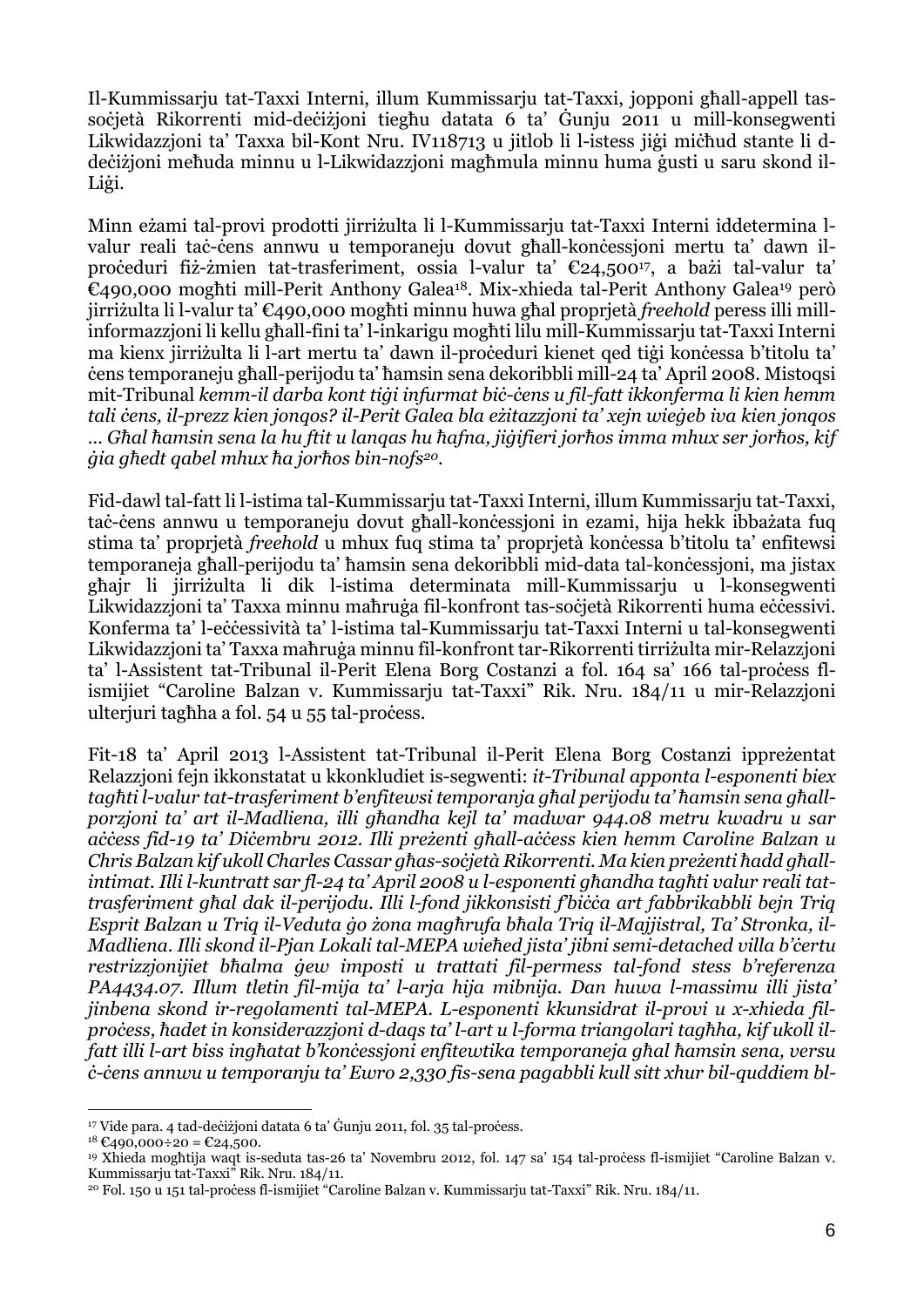*obbligu li s-soċjetà rikorrenti tagħmel benefikati ta' mhux inqas minn Ewro 116,468.67 u illi jinbena dar fuq l-istess fond fi żmien massimu ta' ħames snin mid-data tal-kuntratt. Illi fl-opinjoni ta' l-esponenti, il-valur ta' l-akkwist ta' l-art il-Madliena, illi ġie trasferit fl-2008 kif deskritt u bil-kondizzjonijiet kollha fil-kuntratt tan-Nutar Anthony Grech Trapani, huwa ta' mija u ħamsin elf Ewro (€150,000)<sup>21</sup> .*

Huwa evidenti li f'din ir-Relazzjoni tagħha l-Perit Elena Borg Costanzi tat il-valur ta' l-utile dominju temporaneju ta' l-art in kwistjoni mentri fil-każ in eżami il-valur meħtieġ huwa dak taċ-ċens annwu u temporaneju stante li bl-att ta' l-24 ta' April 2008 fl-atti tan-Nutar Anthony Grech Trapani ma ġiex trasferit l-utile dominju temporaneju fuq il-proprjetà iżda ġiet ikkreata konċessjoni ta' enfitewsi temporaneja għal perijodu ta' ħamsin sena dekoribbli mid-data ta' l-att kostituttiv. Huwa evidenti għalhekk li r-Relazzjoni tal-Perit Borg Costanzi ma kenitx kompluta u kien jonqos il-pass ulterjuri li jiġi determinat il-valur taċ-ċens annwu u temporaneju, determinazzjoni li fuq direzzjoni tat-Tribunal saret fir-Relazzjoni ulterjuri tal-Perit Borg Costanzi fejn appuntu kkonstatat u kkonkludiet illi: *fl-opinjoni ta' l-esponenti,* dan il-valur ta' cens annwu huwa ta' 5% tal-valur ta' l-art, kif deskritt fir-rapport ta' l*esponenti datat 9 ta' Frar 2013 (€150,000) u huwa ta' Ewro 7,50022*.

It-Tribunal iħoss li hawn huwa opportun jiġi osservat li kuntrarjament għal dak pretiż missoċjetà Rikorrenti waqt is-seduta tad-9 ta' Marzu 2015<sup>23</sup>, l-ewwel Relazzioni tal-Perit Borg Costanzi ma kenitx, u ma hijiex, żbaljata iżda, jiġi ribadit, ma kenitx kompluta u kien jonqos il-pass ulterjuri tad-determinazzjoni taċ-ċens annwu u temporaneju dovut għal dik ilkonċessjoni. Konsegwentement għalhekk u kuntrarjament għal dak pretiż mis-soċjetà Rikorrenti, ir-Relazzjoni ulterjuri tal-Perit Borg Costanzi ma hijiex *ultra vires* u fiha ma qed jiġu varjati ebda valuri iżda sempliċement ġie determinat il-valur taċ-ċens annwu u temporaneju a bażi tal-valur ta' l-utile dominju temporaneju. Fid-dawl ta' dan ukoll lanqas ma hija sostenibbli u ġustifikata l-kontestazzjoni tas-soċjetà Rikorrenti li *gjaladarba l*ewwel stima kienet żbaljata u giet hekk dikjarata mill-atti, din ma tistax tigi varjata stante *illi l-istima magħmula mid-dipartiment diġa ma tikkumbaċjax ma' l-istima tal-Perit tat-Tribunal u għalhekk it-talbiet tal-Kummissarju tat-Taxxi ma jistgħux jiġu milqugħa abbażi la ta' l-ewwel stima u lanqas tat-tieni stima24.*

Is-soċjetà Rikorrenti evidentement tippretendi li siccome l-istima tal-Perit Anthony Galea rriżultat eċċessiva u b'hekk il-konsegwenti deċiżjoni tal-Kummissarju tat-Taxxi datata 6 ta' Ġunju 2011 u l-Likwidazzjoni ta' Taxxa bil-Kont Nru. IV118713 huma eċċessivi wkoll, u dana anke fid-dawl tar-Relazzjonijiet tal-Perit Elena Borg Costanzi li a loro volta qed jiġu kontestati mis-soċjetà Rikorrenti, l-appell tagħha għandu jiġi awtomatikatment milqugħ. Tali pretensjoni però ma tistax treġi stante li a tenur ta' l-Artikolu 58(4) tal-Kap. 364 tal-Liġijiet ta' Malta *bla ħsara għad-disposizzjonijiet tas-subartikolu (3)* [l-oneru tal-prova li listima hija eċċessiva jinkombi fuq it-*taxpayer*] *it-Tribunal għandu jikkonferma, inaqqas, iżid jew jannulla l-likwidazzjoni jew jagħmel dak l-ordni dwarha li jidhirlu xieraq, iżda* kull tnaggis jew żieda bħal dawk jistaħu jsiru biss dwar dawk il-kapijiet tad-deciżjoni tal-*Kummissarju li kontra tagħhom ikun sar appell.*

Minn din id-disposizzjoni tal-Liġi jirriżulta b'mod ċar li t-Tribunal jista' - fejn ikun hemm provi sodisfaċenti għal hekk, hekk kif inhu l-każ fil-każ in eżami - jissostitwixxi ddiskrezzjoni tiegħu għal dik tal-Kummissarju tat-Taxxi u b'hekk f'każ li l-Likwidazzjoni ta' Taxxa tirriżulta eċċessiva, bħalma huwa l-każ fil-każ in eżami, Huwa ma huwiex ristrett u limitat li sempličement jannulla tali Likwidazzjoni iżda jista' - jekk jirriżultalu li jista' u

<sup>&</sup>lt;sup>21</sup> Fol. 164 u 165 tal-process fl-ismijiet "Caroline Balzan v. Kummissarju tat-Taxxi" Rik. Nru. 184/11.

<sup>&</sup>lt;sup>22</sup> Fol. 54 u 55 tal-process.

 $23$  Fol. 52 u 53 tal-process.

<sup>&</sup>lt;sup>24</sup> Verbal tas-seduta tad-9 ta' Marzu 2015, fol. 52 tal-process.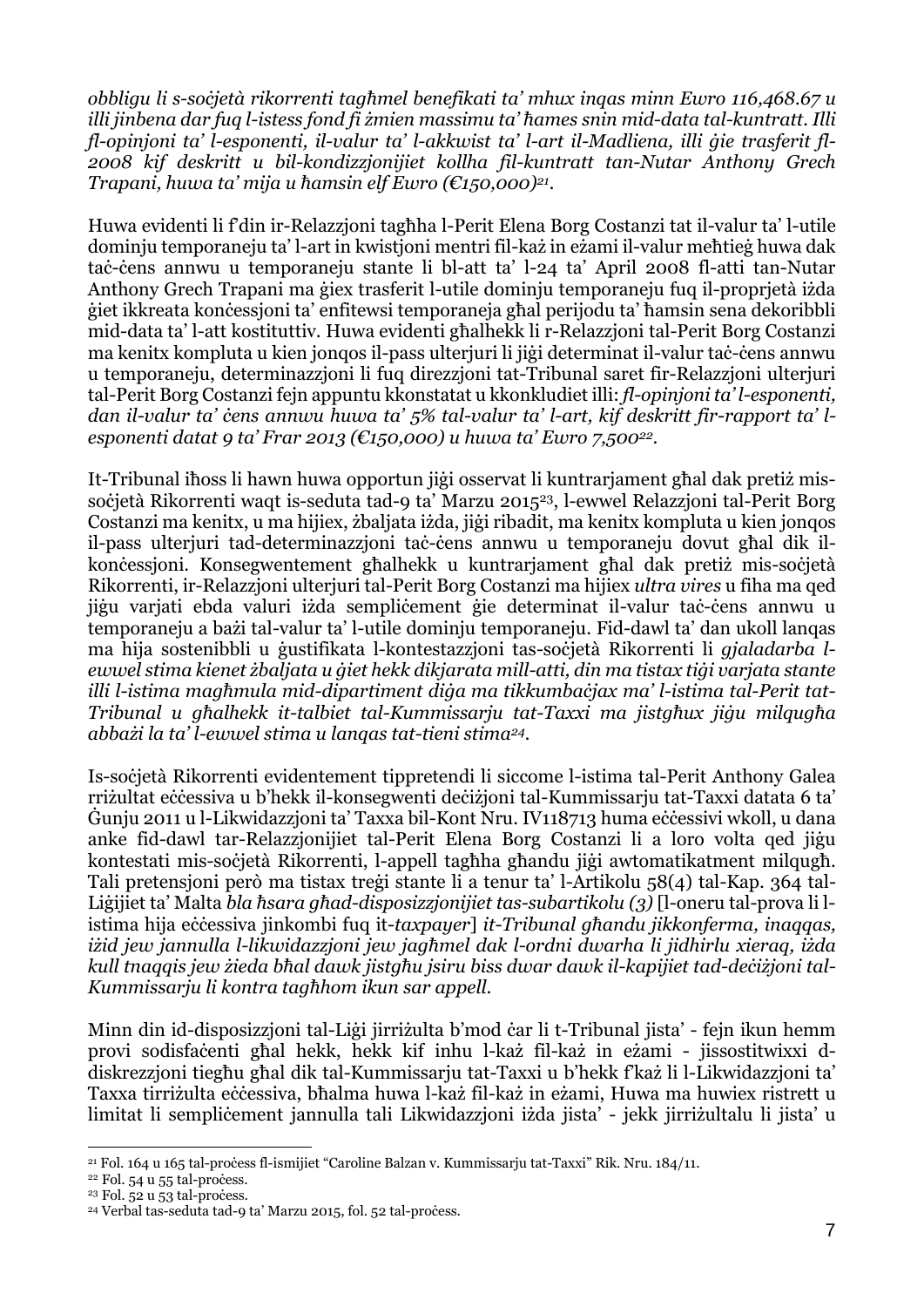għandu jagħmel hekk, hekk kif inhu l-każ fil-każ in eżami - jnaqqas tali Likwidazzjoni biex b'hekk it-*taxpayer* effettivament iħallas dak minnu dovut lill-erarju pubbliku.

Fil-fehma tat-Tribunal fil-każ in eżami ċ-ċens annwu u temporaneju ta' €7,500 determinat mill-Assistent Tiegħu l-Perit Elena Borg Costanzi jirrispekkja l-valur reali taċ-ċens annwu u temporaneju dovut għall-art konċessa mis-soċjetà Rikorrenti lil Caroline Balzan ferm iktar miċ-ċens annwu u temporaneju dikjarat fil-kuntratt fl-atti tan-Nutar Anthony Grech Trapani datat 24 ta' April 2008.

Ma hemmx dubju li fil-konsiderazzjonijiet tagħha l-Perit Borg Costanzi ħadet in konsiderazzioni l-fatt li l-konċessioni hija waħda temporaneja għal perijodu ta' ħamsin sena dekoribbli mill-24 ta' April 2008, li mill-art kollha konċessa mis-soċjetà Rikorrenti lil Caroline Balzan, liema art għandha forma triangolari, parti minnha biss tista' tiġi żviluppata - senjata 30% ta' l-art - u li l-żvilpp li jista' jsir fuq l-art hu soġġett għal restrizzjonijiet imposti mill-Awtorità kompetenti. Ħadet in konsiderazzjoni ukoll il-fatt li Caroline Balzan a spejjeż tagħha kellha tagħmel benefikati permanenti konsistenti fil-bini ta' semi-detached villa b'valur ta' mhux inqas minn €116,468.87 fi żmien ħames snin mid-data tal-kuntratt.

Apparte l-element ta' temporanejtà tal-konċessjoni u l-implikazzjonijiet ġuridiċi ta' l-istess, li jiġi ribadit ittieħdu in konsiderazzjoni mill-Perit Borg Costanzi fil-konsiderazzjonijiet tagħha sabiex finalment waslet għall-valur taċ-ċens annwu u temporaneju dovut għallkonċessioni in kwistioni, is-soċjetà Rikorrenti tisħaq fuq il-valur tal-benefikati magħmula minn Caroline fuq l-art in kwistjoni biex issostni l-affermazzjoni tagħha li ċ-ċens anwu u temporaneju dikjarat ta' €2,330 huwa ġust u reali. Fir-Rikors promotur fil-fatt hija tippremetti li: *Caroline Balzan in effetti kellha tagħmel benefikati fuq l-istess art ta' €116,468.67 meta effettivament hija għamlet benefikati skond riċevuti ta' ċirka €500,000 … Illi għalhekk id-deċiżjoni tal-Kummissarju tat-Taxxi Interni għandha tiġi revokata stante illi hija qed titħallas b'ċens annwu u temporanju tas-suq, konsidrat ukoll ilbenefikati li hija per forza kellha tagħmel fuq l-art in kwistjoni biex tgawdi l-art li hija akkwistat mingħand is-soċjetà mittenti huma ta' valur sostanzjali li jnaqqsu mill-valur* intrinsiku tač-čens li talvolta jista' jigi imponut fug l-art. Min hi dik il-persuna ta' moħħha san li ser tiehu bicca art b'cens ta'  $\epsilon$ 34,500 fis-sena meta hija tkun nefqet biex tibdni din l*istess art €500,000 wara liema perijodu l-benefikati kollha jispiċċaw f'idejn Champalin* Limited? Huwa bla dubju garantit li ma ssib l-ebda persuna ta' moħħha san li tagħmel dan *it-tip ta' negozju, kif jippretendi l-Kummissarju tat-Taxxi Interni25.*

Fil-fehma tat-Tribunal però ċ-ċens annwu u temporaneju pertinenti għall-konċessjoni partikolari għandu jirrifletti l-kondizzionijiet tal-konċessioni u mhux dak li ċ-ċenswalist jista' minn jeddu jagħżel li jagħmel tul il-kors ta' l-istess konċessjoni fir-rigward ta' l-iżvilupp ta' benefikati fuq l-art konċessa lilu. B'hekk iċ-ċens annwu u temporaneju għandu jirrifletti - fost aspetti oħra - il-kondizzjoni espressa fil-kuntratt fl-atti tan-Nutar Anthony Grech Trapani datat 24 ta' April 2008 fis-sens illi: *tobbliga ruħha l-konċessjonarja li fiż-żmien ħames snin mid-data hawn kalendata tagħmel benefikati permanenti edilizji konsistenti* fil-bini ta' semi detached villa bil-valur ta' mhux ingas minn mija u sittax-il elf, erba' mija u tmienja u sittin Euro u seba'u sitting centezmu ( $\epsilon$ 116,468.67), ga hamsin elf lira ta' Malta *(Lm50,000)<sup>26</sup>*, u mhux tant il-fatt li Caroline Balzan spiċċat biex minn jeddha nefqet €500,000 f'benefikati edilizji fuq l-art in kwistjoni.

Fid-dawl ta' dan kollu għalhekk it-Tribunal itenni li ċ-ċens annwu u temporaneju ta' €7,500 determinat mill-Assistent Teigħu l-Perit Elena Borg Costanzi jirrifletti ferm iktar l-valur

<sup>&</sup>lt;sup>25</sup> Para. 4 u 16, 17 tar-Rikors promotur, fol. 2 u 7 tal-process.

<sup>&</sup>lt;sup>26</sup> Klawsola 3 tal-konċessjoni enfitewtika, fol. 158 tal-proċess fl-ismijiet "Caroline Balzan v. Kummissarju tat-Taxxi" Rik. Nru. 184/11.